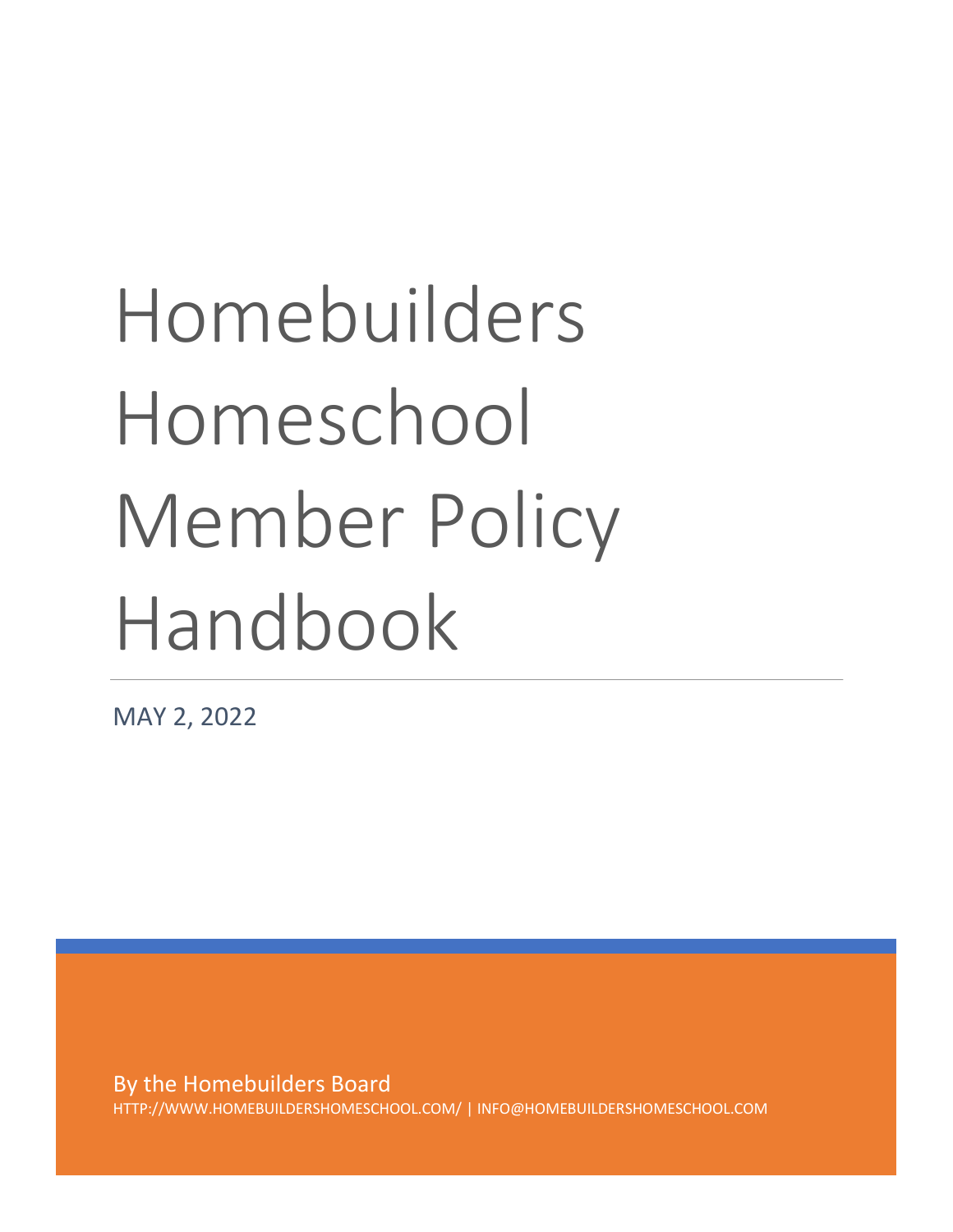

## Homebuilders Homeschool

2022-2023 Member Policy Handbook

## Contents

| Graduation | 6 |
|------------|---|
|            |   |
|            |   |
|            |   |
|            |   |
|            |   |
|            |   |
|            |   |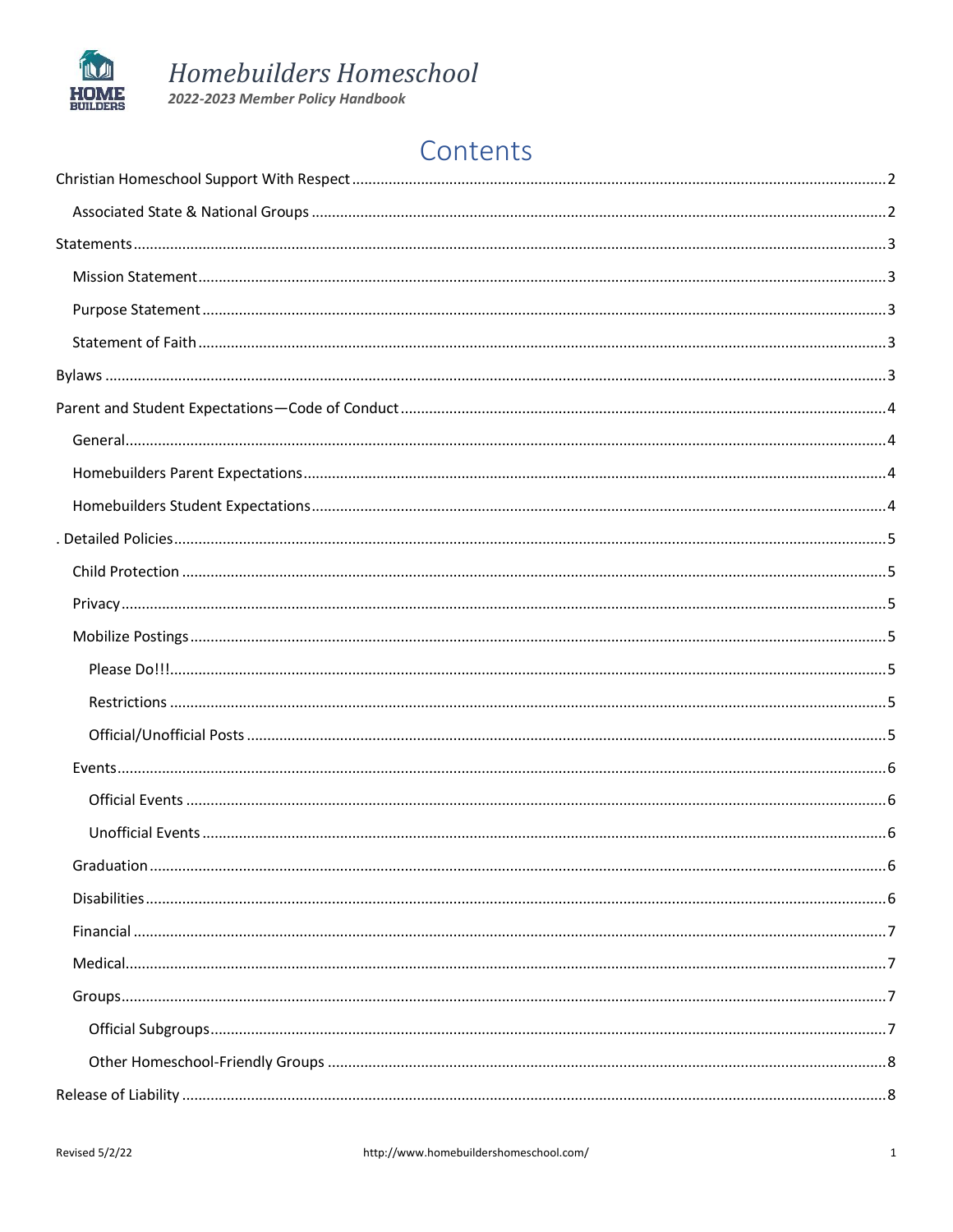

## *Homebuilders Homeschool*

*2022-2023 Member Policy Handbook*

## <span id="page-2-0"></span>Christian Homeschool Support With Respect

Homebuilders Homeschool (Homebuilders or HB) has supported homeschooling parents in the Bay Area for over 20 years. We are a private Christian homeschool support group in Eastern Contra Costa County within the CHEA (Christian Home Educators Association of California) Support Group Network and "exists to give home school parents encouragement, friendship, and opportunities for educational activities." [\(HB Mission Statement\)](#page-3-1) The leadership is composed of those who have volunteered their time for the benefit of the group.

Though no profession of faith is required for membership, at our events and on our virtual platform, we "speak and teach about God's Word-the Bible, Jesus Christ, and any topic related to Christian homeschooling." [\(HB Mission Statement\)](#page-3-1)

Our application states that "the attitudes and actions of our families reflect upon the support group, upon home education at large, and upon the body of Christ. In accordance with Phil. 1:27 we encourage parents' to accept ... behavioral guidelines" that show respect for each other and those around us. [\(HB Application\)](http://www.homebuildershomeschool.com/1_8_membership-application.html)

Some of our member benefits include:

- **Support**: HSLDA Group Discount, Meal Coordination, Yearbook, Private member platform (mobilize)
- **Events**: Curriculum Swap, Park Days, High School Graduation, Annual Banquet, End of the Year Party and Mid-Year Events
- Subgroups: Shine (K-2<sup>nd</sup>), Rock (3<sup>rd</sup>-5<sup>th</sup>), Gel (6<sup>th</sup>-8<sup>th</sup>), Alive (9<sup>th</sup>-12<sup>th</sup>)

#### Associated State & National Groups

<span id="page-2-1"></span>

| <b>CHEA</b><br>https://www.cheaofca.org/                                      | "The Christian Home Educators<br>Association (CHEA) of California is a<br>non-profit ministry established in 1982<br>to provide information, support, and<br>training to the home education<br>community throughout the state."                                                                       | Homebuilders is<br>part of CHEA's<br>Support<br>Network.                                 |
|-------------------------------------------------------------------------------|-------------------------------------------------------------------------------------------------------------------------------------------------------------------------------------------------------------------------------------------------------------------------------------------------------|------------------------------------------------------------------------------------------|
| <b>HSLDA</b> (Home School Legal<br>Defense Association)<br>https://hslda.org/ | "HSLDA passionately advocates for the<br>freedom to homeschool and offers<br>support for every stage of your<br>homeschool journey."                                                                                                                                                                  | Homebuilders is<br>a discount group<br>for HSLDA*                                        |
| <b>FPM</b> (Family Protection<br>Ministries)<br>https://fpmca.org/            | "Defending the freedom of parents to<br>train, educate, and care for their<br>children privately, without<br>governmental interference. Working to<br>detect, analyze, monitor, and intervene<br>in all legislation affecting the legality of<br>private home education in California<br>since 1986." | <b>Homebuilders</b><br>regularly raises<br>money and<br>donates to this<br>organization. |

**\*HSLDA Recommendation**--Homebuilders recommends that you belong to the Home School Legal Defense Association (HSLDA). Homebuilders' members receive a \$15 discount on HSLDA membership using the Homebuilders code that you can get from Sarah Ark, email: psark03@gmail.com. Contact HSLDA - phone: 540-338-5600, or web site: www.hslda.org.

# Read & Understand

When applying to join our group, members sign our application stating they have read and understood Homebuilders':

- Statements (Mission, Purpose, & Faith)
- Bylaws
- Expectations
- Policies
- Release of Liability

Our bylaws are available in a separate document, but the rest are found here.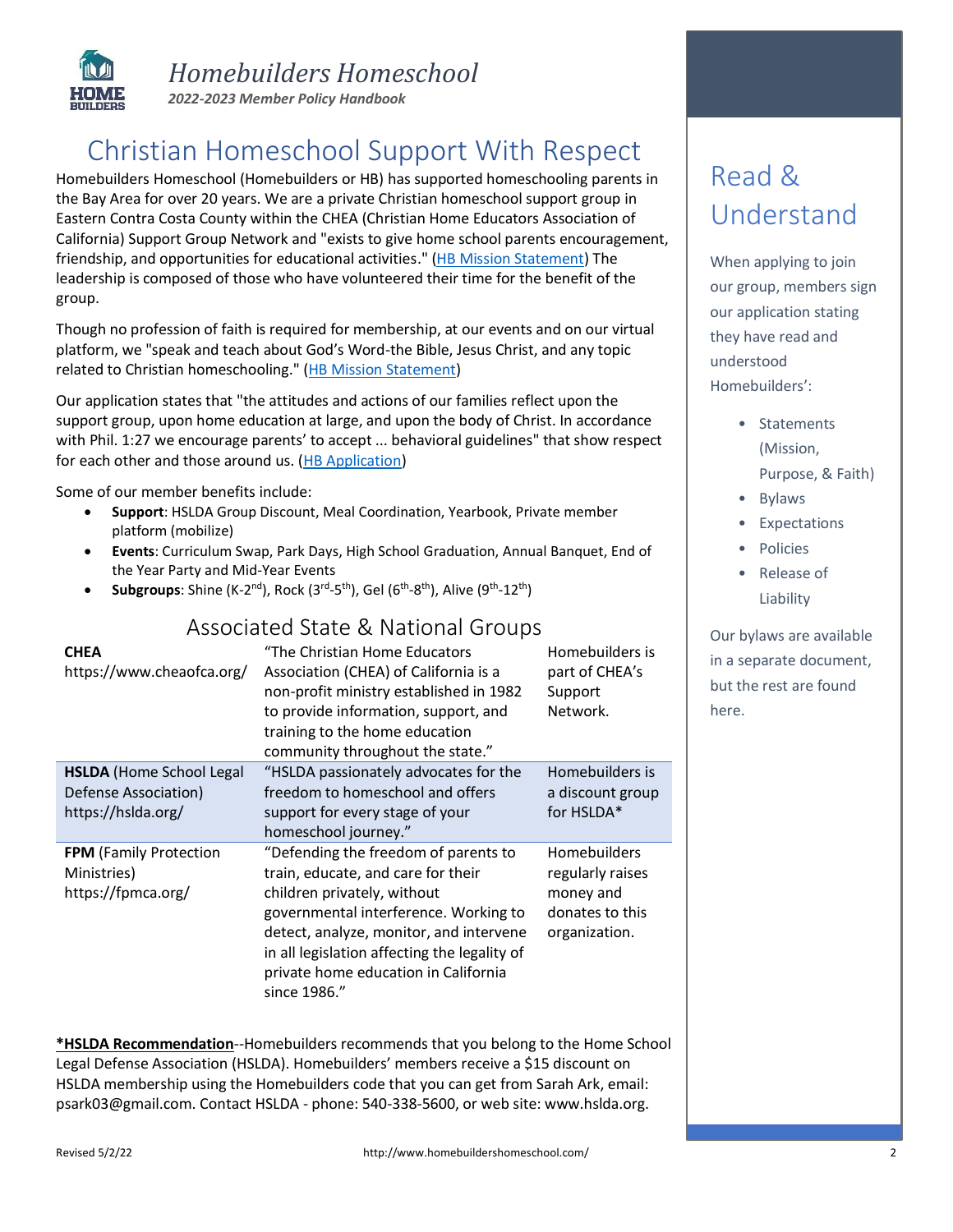

*Homebuilders Homeschool 2022-2023 Member Policy Handbook*

## **Statements**

#### Mission Statement

<span id="page-3-1"></span><span id="page-3-0"></span>Homebuilders is a Christian support group of homeschooling families in East Contra Costa County, whose members either oversee their own private schools in their homes (filing their own affidavits), belong to a PSP (private school satellite program), belong to a charter school, or use a tutor. Homebuilders exists to offer support services and activities but does not enroll children in a school and does not keep school records. At all group activities, Homebuilders reserves and exercises the freedom to speak and teach about God's Word-the Bible, Jesus Christ, and any topic related to Christian homeschooling. Homebuilders supports both the Biblical definition of marriage between one man and one woman, and that parents, defined as a father and a mother, have the God-given responsibility for their child's education.

#### Purpose Statement

<span id="page-3-2"></span>Homebuilders exists to give homeschool parents encouragement, friendship, and opportunities for educational activities including but not limited to co-ops, field trips, science fairs, reading clubs, spelling bees, and special assembly programs. Homebuilders is administered by a volunteer board of not less than three Homebuilders parents. The board provides a forum for group interaction, parent meetings, dissemination of legal information from CHEA (Christian Home Educators Association) of California and HSLDA (Home School Legal Defense Association), connection with other local and state home school organizations, and a relay for general home school information. Activities are not necessarily planned by the board, but the board encourages member families to plan and execute various activities for the benefit of other member families. The Homebuilders board supports an online communication platform, operated by Homebuilders members for the purpose of real-time information among members.

#### Statement of Faith

<span id="page-3-3"></span>Homebuilders members support the Christian belief that the Bible is the holy inspired written Word of God, the final authority of faith and life, without error in its original writing both in doctrine and history, and that all true knowledge is consistent with God's revealed Word the Bible. Homebuilders members support the belief in one God, eternally existent in three persons, Father, Son, and Holy Spirit, and that knowing God through Jesus Christ is the foundation for human knowledge, wisdom, and truth. Homebuilders members support the belief that all of mankind are sinners deserving of God's eternal judgment for sins, and that Jesus Christ is the Son of God, the Word of God come as a fully sinless man, born of a virgin, that He paid the price for those he saves from judgment by His death on the cross, that He rose bodily from the dead and ascended to Heaven, that He now sits at the right hand of the Father with all authority, and that He will return to earth to raise those He saved to reign with Him in power and glory throughout eternity. Homebuilders members support the belief that the Christian gospel is the power of God to save from eternal judgment all people who believe in Jesus Christ alone for their salvation. While all people are born spiritually dead in sin and alienated from God, Jesus saves all who come to Him in repentance and faith and gives power to say no to sin and yes to right living. Homebuilders members acknowledge and support the Biblical definition of marriage as between one man and one woman. God calls us to lives of holiness, being pure of heart, mind, word, and deed. We are to reserve sexual activity to the sanctity of marriage, a lifelong commitment before God between a man and a woman. We believe that homosexuality is sinful and immoral, as is any sexual activity outside of the sanctity of marriage between a Man and a Woman. Homebuilders members support the belief that the brotherhood of all believers is God's family of those who have received God's gracious gift of salvation through Jesus Christ, and that brotherhood in the family of God does not necessitate all Christian families must home school. Homebuilders members support the belief that children belong to God who has given the first responsibility and authority for the education of children to their parents who are responsible to protect that right. Parents are to provide quality education that prepares their children to be good and peaceful workers in God's world.

## Bylaws

<span id="page-3-4"></span>The bylaws are available as a separate document. They are necessary and essential to read, especially concerning our focus on private home education, the qualifications for membership, removal from membership, and our stance on sex offenders.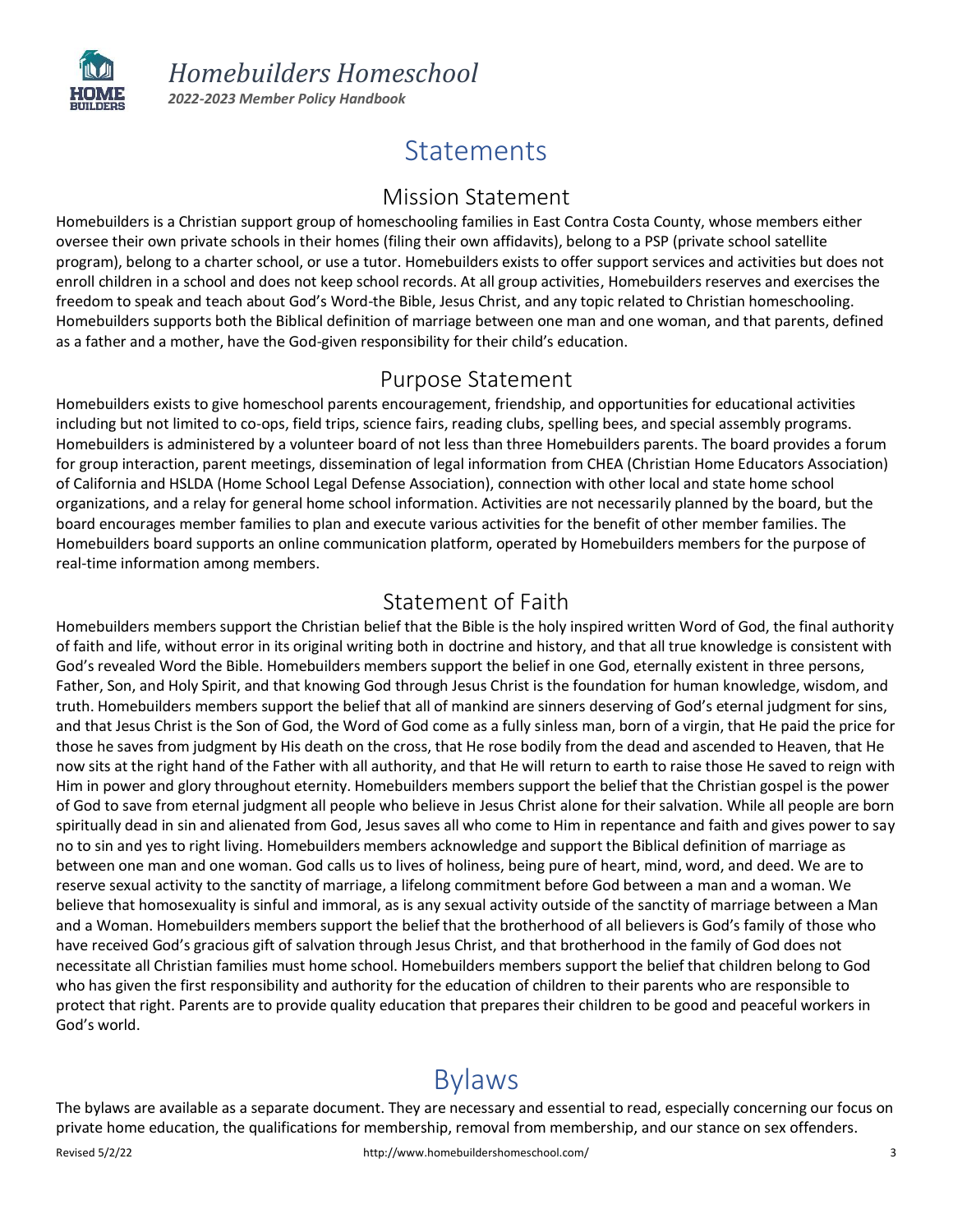

## Parent and Student Expectations—Code of Conduct

#### General

<span id="page-4-1"></span><span id="page-4-0"></span>We encourage all our members to help each other represent our wonderful homeschool community in the most positive way. When reminders of these expectations are needed, we are to go in love and receive with humbleness. Please remember Matthew 18:15-17 when approaching brothers and sisters in Christ. If failure to abide by these expectations persists, the board reserves the right to remove members.

#### <span id="page-4-2"></span>Homebuilders Parent Expectations **–**

The attitudes and actions of our families reflect upon the support group, upon home education at large, and upon the body of Christ. In accordance with Phil. 1:27 we encourage parents to accept the following behavioral guidelines:

- 1) We will supervise our children at all group events and not allow them to be a distraction. In the event a parent cannot attend a function they may ask another parent in the group to take responsibility for their child.
- 2) We will obey the instructions of the tour guide, field trip planner, event sponsor or facility being used.
- 3) Our family will show respect for other people and their property (no litter, play only in designated areas, leave things in better condition than we found them).
- 4) Our family will dress appropriately for the occasion.
- 5) We will express appreciation to our hosts, verbal or written.
- 6) Assume that personal posts are not to be shared elsewhere unless explicitly stated otherwise or you have permission.
- 7) Do not attend events if you or your children are sick.

#### <span id="page-4-3"></span>Homebuilders Student Expectations **–**

Please review appropriate conduct with your children before they attend any Homebuilders event. These are some helpful guidelines to assist students with remembering their manners:

- 1) I will work hard to behave in such a way that would glorify Jesus in all ways.
- 2) I will assist the teacher, event coordinator or fellow student when I see that they need help or when asked.
- 3) I will diligently work to create a friendly atmosphere in my class or activity and not participate in cliques.
- 4) I will prioritize the people around me and be "present" and so will limit my use of electronic devices while participating in activities.
- 5) I will always help with cleaning up and not touch or play with items where we are visiting unless otherwise instructed. If I do break something, I will admit my fault and apologize to the teacher or to the person who I've wronged.
- 6) I will respect the rules of the classroom, home, field trip or event that I am participating in and recognize I may not be invited back to such events or classes if I do not conduct myself properly by respecting others as well as myself.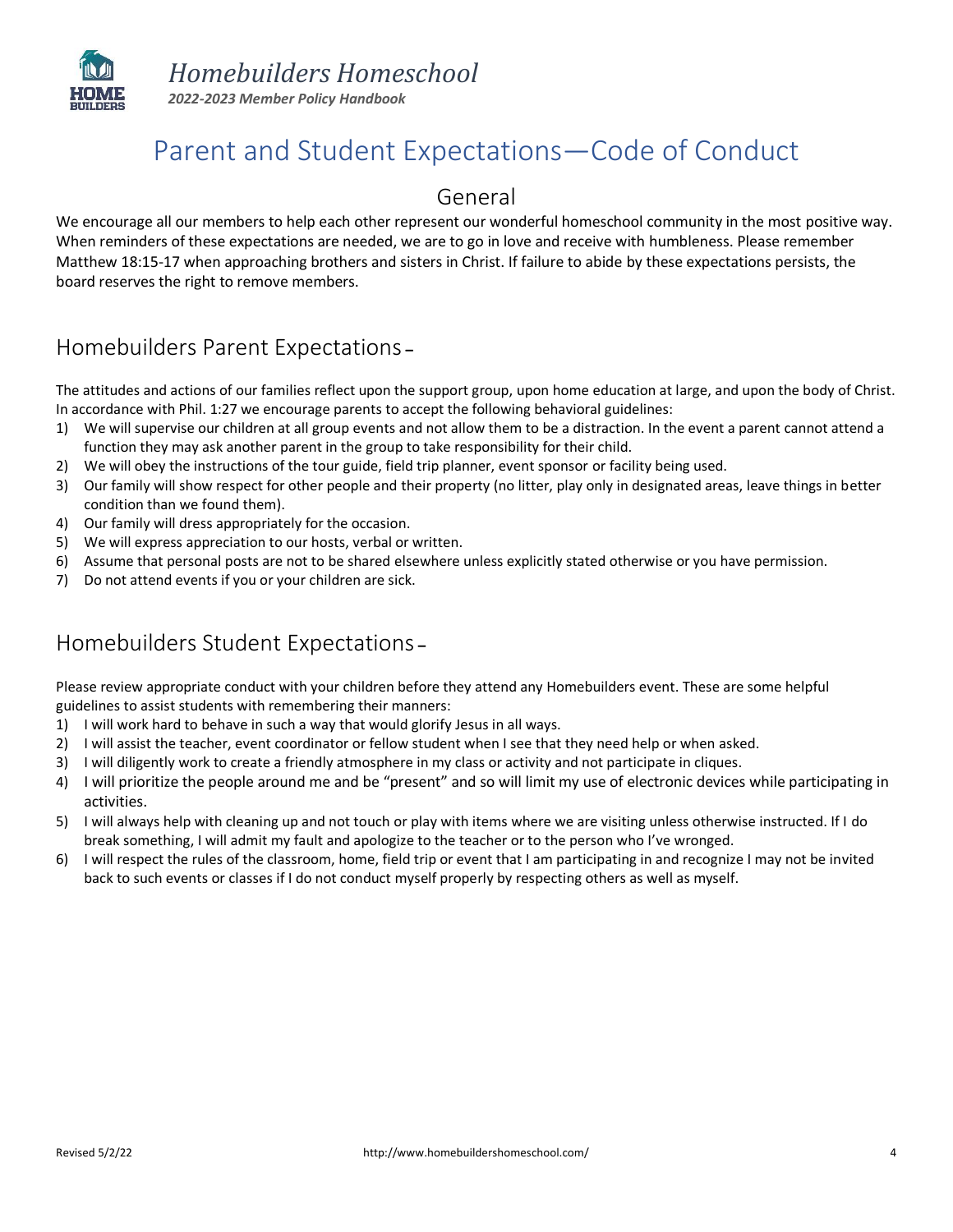

# Detailed Policies

### Child Protection

<span id="page-5-1"></span><span id="page-5-0"></span>How we protect our children at official Homebuilders events:

- Official events are for Homebuilders members and no family who has a registered sex offender in the household will be allowed to become members.
- At least two or more unrelated adults must be present at all times.
- If you need to drop off your child, arrange with another mom/host and make sure they have your contact information.
- Only one child in the bathroom at a time
- <span id="page-5-2"></span>• Homebuilders members are not mandatory reporters of abuse or neglect.

#### Privacy

Privacy is very important and our members should feel this is a safe, closed group. Requests and information that are shared in the group are to be considered private (unless already public) and should NOT be shared outside the group. Sharing outside the group, even with good intentions, often causes damage and we want our group to be a safe place where prayer requests/other requests will be held in confidence unless explicitly stated otherwise or you have permission to share. If you'd really like to share something outside of the group, just ask!

#### Mobilize Postings

<span id="page-5-3"></span>By becoming a member of Homebuilders Homeschool, you will receive an invitation to join our private communication platform on Mobilize, for discussions, events, polls, files and member information.

#### <span id="page-5-4"></span>Please Do!!!

- Please ask questions—we have many experienced homeschooling families here to support you!
- Please share helpful information, resources, prayer requests, or needs…share about curriculum, questions, field trips, play dates, mom's night out, community events!
- Please use "Reply All" from email so that everyone in the group can benefit from your response.
- Use the event feature!!! It helps to track RSVPs and will automatically send reminders and show up in personal calendars (if they subscribed).
- Consolidate items being sold into a single post and limit postings to 1 or 2 a day

#### <span id="page-5-5"></span>Restrictions

- Assume posts are not to be shared unless explicitly stated otherwise or you have permission.
- Per our bylaws, do not post or ask about information concerning schooling outside of and instead of homeschooling or about government-funded education programs (e.g. charters), as Homebuilders' mission is for private homeschool support.

#### <span id="page-5-6"></span>Official/Unofficial Posts

Members are welcome to post notifications about events and share information or activities that would be of interest to other members, given they fall within our bylaws. Homebuilders sponsors some events and shares some posts; we will always tell you in the notification that it is an official event or posting. If board members are commenting or planning, it is unofficial unless stated so. If the notification doesn't say Homebuilders is sponsoring the event or the posting is on behalf of Homebuilders, it isn't! If you're unsure, please contact Homebuilders Board in mobilize or email [info@homebuildershomeschool.com.](file://///holitopa/Documents/Alysia%20Ideapad/School/Homeschool/CA%20Homeschooling/Homebuilders/info@homebuildershomeschool.com)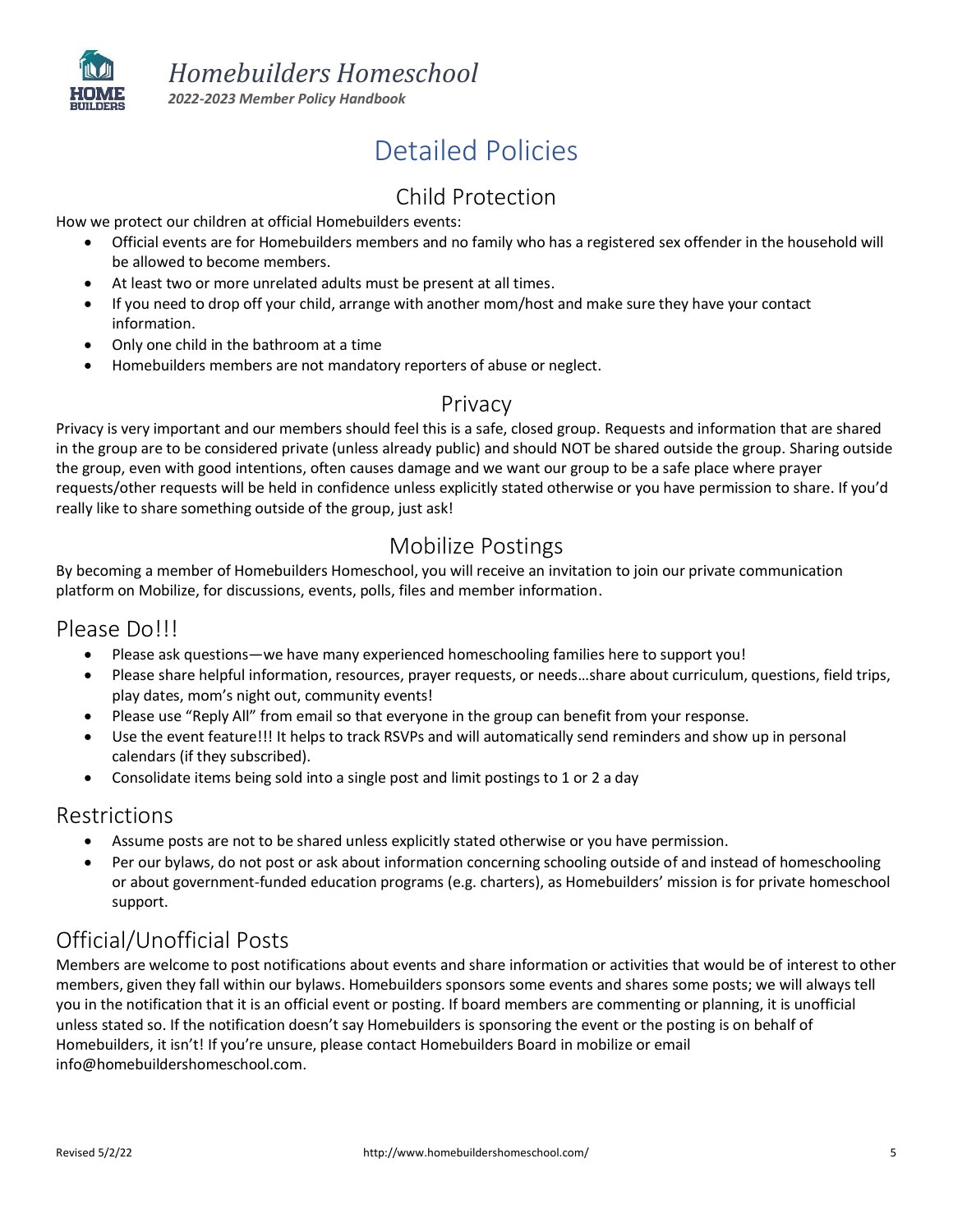

# Events

<span id="page-6-1"></span><span id="page-6-0"></span>Official Events (Subgroup Shine/Rock/Gel/Alive events and other events put on by the Homebuilders Board)

- Events and sponsored activities are for members only unless otherwise noted.
- Homebuilders follows the government's health guidance for official events, unless that guidance goes against God's Bible.
- In the event of health restrictions, we will choose options that keep and build unity as best as we are able. If the health guidance treats groups of people unequally, we will strive to follow God's word (Lev 19:15, James 2:8-9, etc.) in not showing favoritism (e.g., meet outdoors if different groups have unequal indoor privileges or if indoor restrictions are controversial). We will use our freedom to love (Gal 5:13).

#### <span id="page-6-2"></span>Unofficial Events (Put on by anyone)

- Please share your activities and welcome others! Note whether your event if for members only or not.
- Please understand that those hosting and those attending events take personal responsibility for risks, liabilities, and understanding the current regulations.
- We have freedom in Christ and convictions and health situations differ, so we urge compassion and mutual respect. We show we are Christians by our love for each other (John 13:35).

#### Graduation

<span id="page-6-3"></span>Homebuilders graduation ceremony is a very exciting and special time for students to graduate with friends that they have come to know and love. We have a special community that has developed over time.

High school seniors may participate in our graduation ceremony if they have been a member of Homebuilders for two consecutive years prior to their graduation. The board reserves the right to make exceptions to this rule based on extenuating circumstances. A written request for exception would need to be submitted to the board no later than 4 months before the graduation ceremony.

Graduation planning, costs, and logistics are covered by the graduating seniors' families, with the assistance of the high school juniors' student families. The Homebuilders Board will help organize the group and support as needed including the deposit for the venue.

<span id="page-6-4"></span>If you are looking for a graduation ceremony, but cannot attend ours, please consider CHEA's ceremony.

#### Disabilities

Homebuilders welcomes children and parents with all types of abilities! We offer what support we can through our group and member community, though we do not offer any special services (e.g. speech, occupational therapy, etc.). Both CHEA and HSLDA have resources available through their organizations.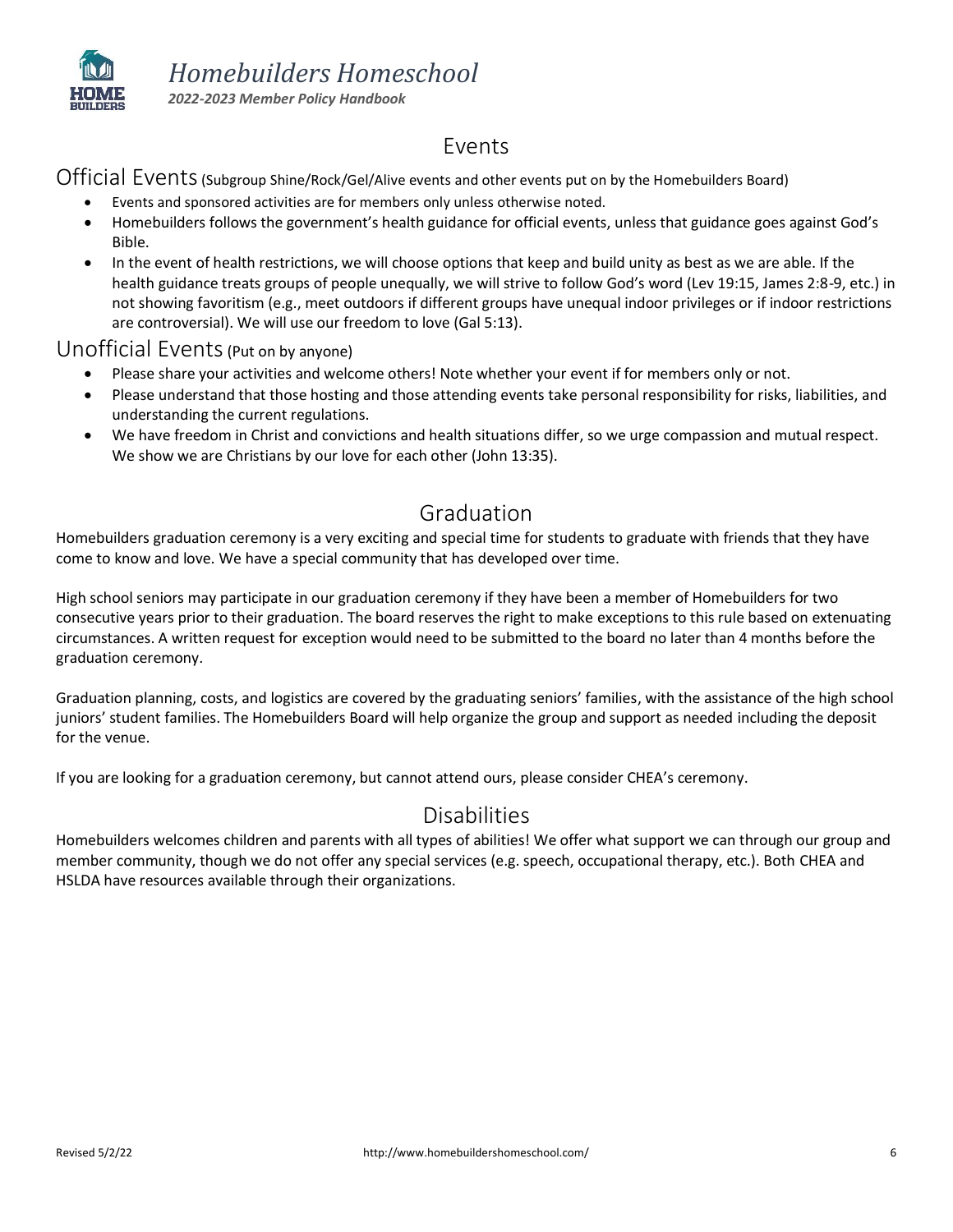

*Homebuilders Homeschool*

*2022-2023 Member Policy Handbook*

#### Financial

<span id="page-7-0"></span>Homebuilders' membership fee is collected annually and covers:

- CHEA Support Network Membership
- Webhosting and domain
- **Events**
- Donations to Family Protection Ministry
- Government filing fees

For accountability, the treasurer collects and records income, then the co-treasurer makes the bank deposit. All monies are deposited into the group's account, not into personal accounts. Reports are made to the entire board regularly. Annual income statements will be available to Homebuilders members.

Homebuilders will collect monies and offer reimbursements for official Homebuilders events and those bearing its name. For those collecting monies for their own events, please be aware that money going into your personal account could be considered taxable income, even if it is only there for a brief period. Please consult your CPA for more information.

<span id="page-7-1"></span>Homebuilders Board Members do not receive compensation for their work or discounts on their membership fee.

#### Medical

- Do not attend events if you or your children are sick including fever, vomiting, or diarrhea within the last 24 hours or covid-19 symptoms.
- Please share any pertinent medical information with event hosts (e.g., asthma, allergies, seizures, etc.).
- <span id="page-7-2"></span>• Each family/child is responsible for managing their food allergies. Homebuilders does not take any responsibility for any reaction or condition caused by the consumption of food offered at any Homebuilders event.

#### Groups

#### <span id="page-7-3"></span>Official Subgroups

When you join our group, we help connect our kids through social events. These are great opportunities to build community with other homeschool families. Subgroup events are a special benefit for Homebuilders members only:

- Shine (K-2<sup>nd</sup>) typically meets the 2<sup>nd</sup> Friday of the month from September through May
- Rock (3<sup>rd</sup>-5<sup>th</sup>) typically meets the 3<sup>rd</sup> Friday of the month from September through May
- Gel ( $6<sup>th</sup>$ -8<sup>th</sup>) typically meets the 3<sup>rd</sup> Friday of the month from September through May
- Alive (9<sup>th</sup>-12<sup>th</sup>) typically meets the last week of the month from September through May

Sub-group leaders strive to maintain the Christian character of their group and must be:

- Christian
- Current members of Homebuilders
- Privately homeschooling
- Agree with Homebuilders Homeschool's mission, purpose, and faith statements.

<span id="page-7-4"></span>Sub-groups are advised to have their own policies and directions for participation. These policies cannot contradict Homebuilders' policies and guidelines.